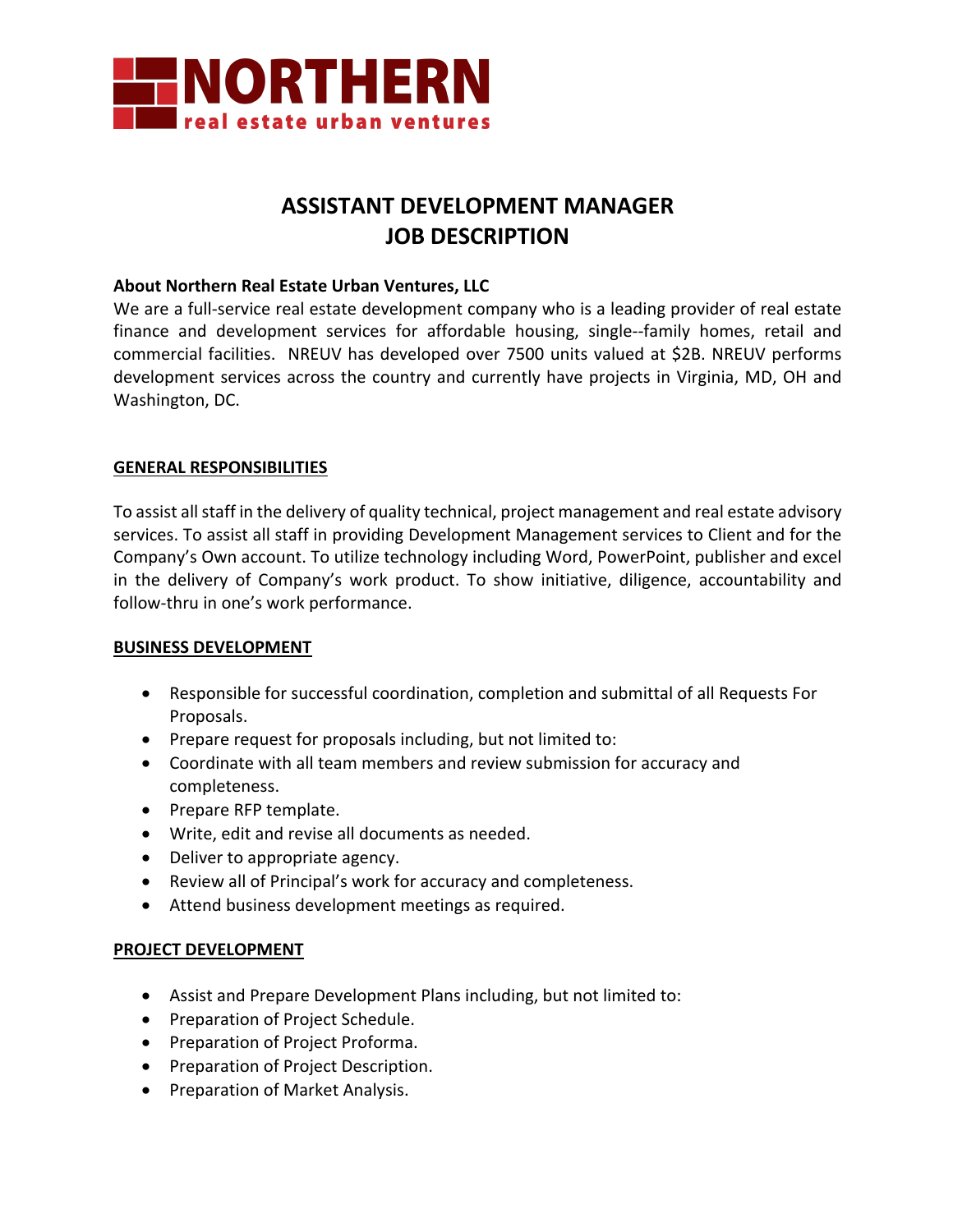# **NORTHERN** ■ real estate urban ventures

- Preparation of Construction Budgets.
- Assist in providing research and documentation in the delivery of project development.
- Assist in performing site visits.
- Assist in preparing project underwriting binders.
- Assist in preparing financing applications
- Assist in performing development feasibility studies, including taking photographs, creating written project documents, producing proformas and analyzing sites for potential development opportunities.
- Review all of Principal's work for accuracy and completeness.

# **REAL ESTATE ADVISORY SERVICES**

- Assist and Prepare research, client work product, project plans, project guidelines, community benefit plans, project-based analyses in excel or word formats.
- Responsible for analyzing and synthesizing data related to project studies.
- Responsible for successful coordination, completion and submission of financing applications.
- Review all of Principal's work for accuracy and completeness.

## **PROJECT IMPLEMENTATION**

- Assist in delivering project, development and construction management services to the Company's clients, this includes but is not limited to:
- Attending project meetings
- Delivering Client work product
- Obtaining Building Permits and other entitlements
- Performing building walk-thrus.
- Assist in design management process.
- Assist in construction management process.
- Assist in the project-based accounting process including preparing project draws.
- Review all of Principal's work for accuracy and completeness.

## **Requirements**

- Bachelor's Degree in Real Estate, Finance or other relevant degree
- Ten years minimum experience in real estate development
- Expert Knowledge of the Development and Construction process
- Must have excellent finance, communication and writing skills
- Must be a Resident of Virginia, Maryland or Washington D.C.